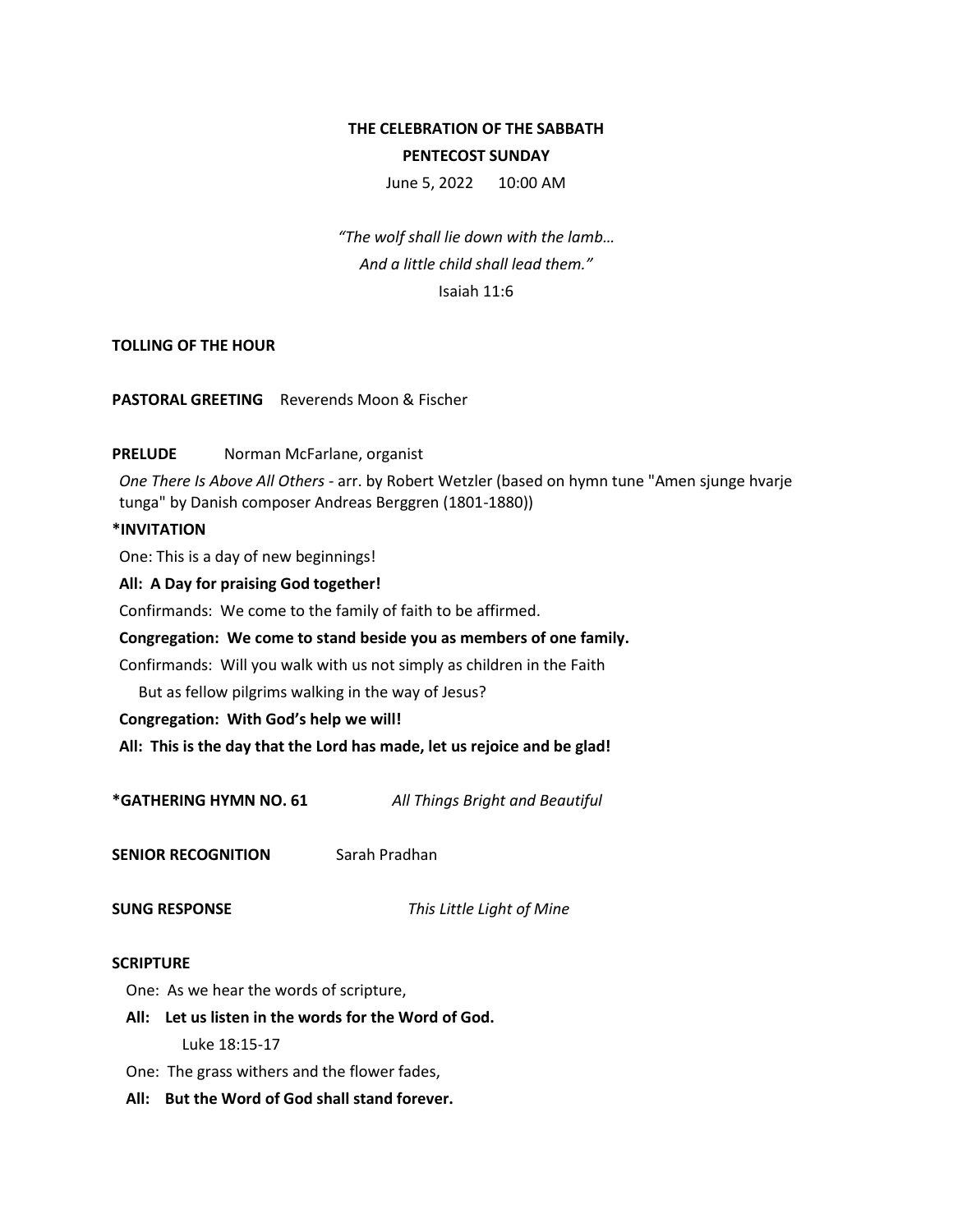#### **PRAYERS FOR THE WORLD AND LORD'S PRAYER (DEBTS)**

Rev. Dr. Sandra Fischer

**SPIRIT STORY** Rev. Denny Moon

**FAITH JOURNEY: LAYING ON OF HANDS**

**THE LORD'S SUPPER The Invitation The Words of Institution – see below Sharing the Bread and Cup The Prayer of Thanksgiving**

**\*CLOSING HYMN NO. 717** *Let All Things Now Living* 

*There are a thousand ways to live into our commitment to this community, as our benediction reminds us. If you're able to make a donation, there's a collection plate when you leave the sanctuary. If you are not, your presence here is a gift in and of itself—thank you for being a part of us today. Please join us in the benediction.*

#### **\*BENEDICTION**

**Go forth into the world and serve God with gladness; Be of good courage; hold fast to that which is good; Render to no one evil for evil; strengthen the fainthearted; Support the weak; help the afflicted; Honor all people; love and serve God, Rejoicing through the power of the Holy Spirit. The grace of Jesus Christ, the love of God, And the communion of the Holy Spirit be with you all. Amen.**

## **POSTLUDE** Norman McFarlane, organist

*Amen Chorus* - G.F. Handel (1685-1759) (from *"Worthy Is The Lamb" - Messiah*) Please remain seated for the Postlude

#### **Communion Litany**

One: This is a meal of liberation. Originally, Jesus was sharing the Passover meal with his disciples.